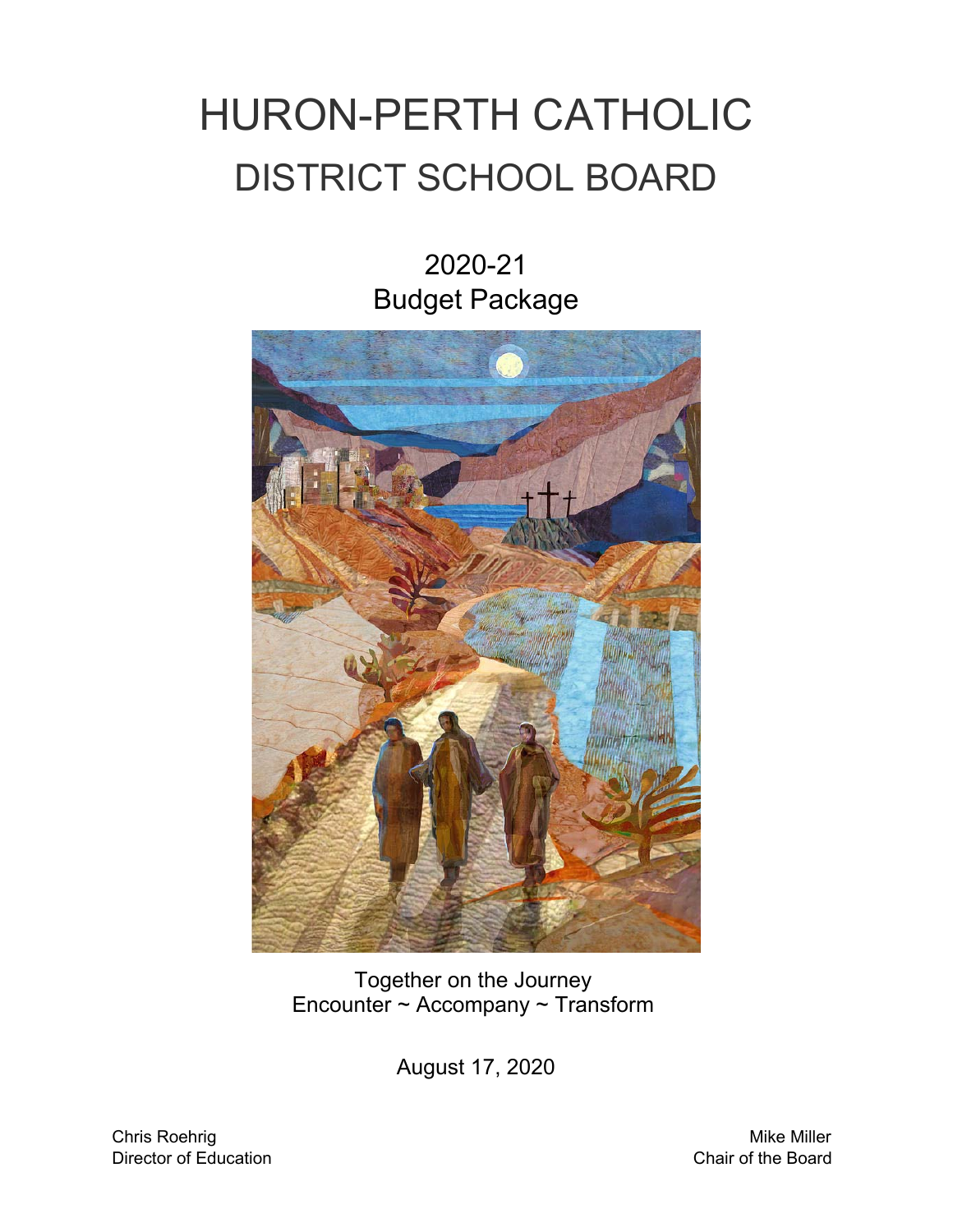### **Huron-Perth Catholic District School Board 2020-21 DR1 Budget**

#### **Statement of Operations**

| olalomont or operations                                  | 2019-20          |                | 2020-21 Draft  |                | <b>Increase</b> |
|----------------------------------------------------------|------------------|----------------|----------------|----------------|-----------------|
| <b>Revenues</b>                                          | <b>Estimates</b> |                | <b>Budget</b>  |                | (Decrease)      |
| <b>Grants for Student Needs</b>                          | \$<br>58,702,797 | $\mathfrak{L}$ | 60,195,208     | \$             | 1,492,411       |
| Prov grants other                                        | 409,248          |                | 486,657        |                | 77,409          |
| Local taxation                                           | 7,995,262        |                | 8,149,933      |                | 154,671         |
| <b>School Generated funds</b>                            | 1,825,425        |                | 1,749,189      |                | (76, 236)       |
| Investment                                               | 65,000           |                | 100,000        |                | 35,000          |
| Other                                                    | 302,840          |                | 163,278        |                | (139, 562)      |
|                                                          | \$<br>69,300,572 | \$             | 70,844,265     | \$             | 1,543,693       |
| <b>Expenditures</b>                                      |                  |                |                |                |                 |
| Instruction                                              | \$<br>49,457,143 | \$             | 50,590,895     | \$             | 1,133,752       |
| Administration                                           | 2,706,136        |                | 2,850,111      | \$             | 143,975         |
| Transportation                                           | 5,706,062        |                | 5,751,208      | \$             | 45,146          |
| <b>Pupil Accommodation</b>                               | 9,560,806        |                | 9,857,862      | \$             | 297,056         |
| <b>School Generated funds</b>                            | 1,825,425        |                | 1,749,189      | \$             | (76, 236)       |
| Other                                                    | 45,000           |                | 395,000        | \$             | 350,000         |
|                                                          | \$<br>69,300,572 | \$             | 71,194,265     | \$             | 1,893,693       |
| <b>Annual Surplus (Deficit)</b>                          | \$               | \$             | $(350,000)$ \$ |                | (350,000)       |
| Surplus (Deficit) at Beginning of Year                   | 4,287,341        |                | 5,312,918      |                | 1,025,577       |
| <b>Surplus (Deficit) at End of Year</b>                  | \$<br>4,287,341  | \$             | 4,962,918      | \$             | 675,577         |
| <b>Detail of Accumulated Surplus</b>                     |                  |                |                |                |                 |
| Accumulated Surplus (Deficit) at end of Year             | \$<br>4,287,341  | $\mathfrak{L}$ | 4,962,918      | $\mathfrak{S}$ | 675,577         |
| Less: Available for Compliance - Internally Appropriated | (1,762,724)      |                | (2, 231, 414)  |                | (468, 690)      |
| Less: Unavailable for Compliance                         | (557, 686)       |                | (1, 259, 334)  |                | (701, 648)      |
| <b>Accumulated Surplus - Available for Compliance</b>    |                  |                |                |                |                 |
| - Unappropriated                                         | 1,966,931        | S.             | 1,472,170      | S.             | (494, 761)      |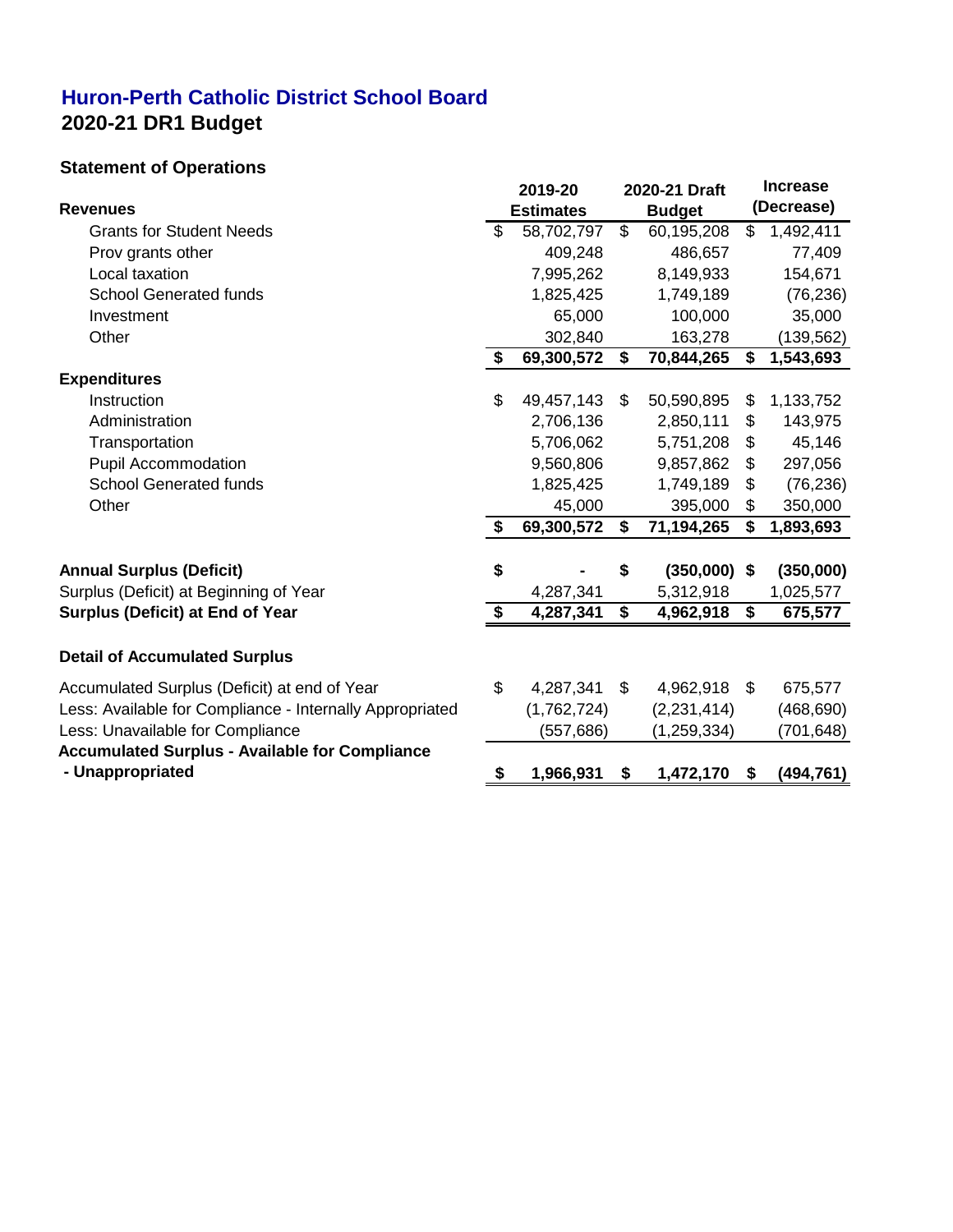## **Huron-Perth Catholic District School Board 2020-21 DR1 Budget**

# **Operating and Capital Revenue**

| <b>Estimates</b><br><b>Budget</b><br>(Decrease)<br><b>Revenue</b><br><b>Grants for Student Needs</b><br>\$<br>$\boldsymbol{\mathcal{L}}$<br><b>Pupil Foundation Allocation</b><br>24,377,951<br>26,321,293<br>1,943,342<br><b>School Foundation Allocation</b><br>4,276,272<br>4,401,825<br>125,553<br><b>Special Education Allocation</b><br>8,386,127<br>8,717,864<br>331,737<br>Language Allocation<br>802,010<br>822,490<br>20,480<br><b>Supported School Allocation</b><br>90,969<br>82,603<br>(8,366)<br><b>Remote and Rural Allocation</b><br>1,307,986<br>1,359,719<br>51,733<br><b>Rural and Northern Education Allocation</b><br>299,424<br>309,890<br>10,466<br>Learning Opportunities Allocation<br>821,437<br>854,553<br>33,116<br>Continuing Education Allocation and Other Program<br>4,828<br>49,854<br>45,026<br>Cost Adjustment and Teacher Qualification Allocation<br>7,309,657<br>5,341,331<br>(1,968,326)<br>New Teacher Induction Program Allocation<br>71,745<br>75,384<br>3,639<br><b>ECE Q&amp;E Allocation</b><br>324,406<br>294,178<br>(30, 228)<br><b>Restraint Savings Allocation</b><br>(27, 591)<br>(27, 591)<br>5,710,062<br><b>Transportation Allocation</b><br>5,751,210<br>41,148<br>Administrative and Governance Allocation<br>3,500,102<br>2,681,095<br>(819,007)<br><b>School Operations Allocation</b><br>4,761,856<br>4,883,443<br>121,587<br><b>Community Use Allocation</b><br>65,032<br>65,590<br>558<br><b>Declining Enrolment Adjustment</b><br><b>Indigenous Education Allocation</b><br>130,646<br>130,426<br>(220)<br>Mental Health & Well-Being Grant<br>302,445<br>302,445<br>575,141<br><b>Support for Students Fund</b><br>575,141<br>Program Leadership Grant<br>905,864<br>905,864<br>Safe and Accepting Schools Allocation<br>102,593<br>(102, 593)<br>Permanent Financing of NPF<br>135,868<br>135,868<br>\$<br><b>Total GSN Grant Allocation</b><br>$\mathfrak{F}$<br>\$<br>62,451,380<br>64,034,475<br>1,583,095<br><b>Trustee Association Fees</b><br>43,017<br>43,017<br>Less: Minor TCA - 2.5% of the Total GSN Grant Allocation<br>(1,561,285)<br>(1,600,862)<br>\$<br>(39, 577)<br>\$<br><b>Total Operating Allocation</b><br>60,933,112<br>62,476,630<br>1,543,518<br><b>Capital Allocations</b><br><b>Capital Grants</b><br>2,540,215<br>2,701,076<br>160,861<br><b>School Renewal Allocation</b><br>859,314<br>882,242<br>22,928<br>116,099<br><b>Temporary Accomodation</b><br>192,775<br>76,676<br>Short Term Interest on Capital<br>65,000<br>(65,000)<br>Capital Debt Support Payments - Interest Portion<br>476,866<br>446,113<br>(30, 753)<br>1,561,285<br><b>Minor Tangible Capital</b><br>1,600,862<br>39,577<br>5,618,779<br>5,823,068<br>204,289<br><b>Total Capital Allocation</b><br>\$<br>$\mathfrak{F}$<br>\$<br>\$<br>157,287<br>Less: Transferred to Deferred Capital Contributions<br>\$<br>3,165,105<br>3,322,392<br>\$<br>\$<br>\$<br>\$<br><b>Total Capital Grant Revenue</b><br>47,002<br>2,453,674<br>2,500,676<br><b>Sub-Total Grant (Operating &amp; Capital)</b><br>\$<br>63,386,786<br>\$<br>64,977,306<br>\$<br>1,590,520<br><b>Other Grants &amp; Revenue</b><br>77,409<br><b>Provincial Grants Other</b><br>409,248<br>486,657<br>(76, 236)<br><b>School Generated Funds</b><br>1,825,425<br>1,749,189<br>56,563<br>3,311,272<br>Amortization of DCC<br>3,367,835<br>(104, 563)<br>Other<br>367,841<br>263,278<br>Sub-Total Other Grants & Revenue<br>5,913,786<br>5,866,959<br>(46, 827)<br><b>Total Operating Revenue</b><br>69,300,572<br>70,844,265<br>1,543,693<br>\$<br>\$<br>\$ |  | 2019-20 | 2020-21 Draft | <b>Increase</b> |
|-----------------------------------------------------------------------------------------------------------------------------------------------------------------------------------------------------------------------------------------------------------------------------------------------------------------------------------------------------------------------------------------------------------------------------------------------------------------------------------------------------------------------------------------------------------------------------------------------------------------------------------------------------------------------------------------------------------------------------------------------------------------------------------------------------------------------------------------------------------------------------------------------------------------------------------------------------------------------------------------------------------------------------------------------------------------------------------------------------------------------------------------------------------------------------------------------------------------------------------------------------------------------------------------------------------------------------------------------------------------------------------------------------------------------------------------------------------------------------------------------------------------------------------------------------------------------------------------------------------------------------------------------------------------------------------------------------------------------------------------------------------------------------------------------------------------------------------------------------------------------------------------------------------------------------------------------------------------------------------------------------------------------------------------------------------------------------------------------------------------------------------------------------------------------------------------------------------------------------------------------------------------------------------------------------------------------------------------------------------------------------------------------------------------------------------------------------------------------------------------------------------------------------------------------------------------------------------------------------------------------------------------------------------------------------------------------------------------------------------------------------------------------------------------------------------------------------------------------------------------------------------------------------------------------------------------------------------------------------------------------------------------------------------------------------------------------------------------------------------------------------------------------------------------------------------------------------------------------------------------------------------------------------------------------------------------------------------------------------------------------------------------------------------------------------------------------------------------------------------------------------------------------------------------------------------------------------------------|--|---------|---------------|-----------------|
|                                                                                                                                                                                                                                                                                                                                                                                                                                                                                                                                                                                                                                                                                                                                                                                                                                                                                                                                                                                                                                                                                                                                                                                                                                                                                                                                                                                                                                                                                                                                                                                                                                                                                                                                                                                                                                                                                                                                                                                                                                                                                                                                                                                                                                                                                                                                                                                                                                                                                                                                                                                                                                                                                                                                                                                                                                                                                                                                                                                                                                                                                                                                                                                                                                                                                                                                                                                                                                                                                                                                                                                         |  |         |               |                 |
|                                                                                                                                                                                                                                                                                                                                                                                                                                                                                                                                                                                                                                                                                                                                                                                                                                                                                                                                                                                                                                                                                                                                                                                                                                                                                                                                                                                                                                                                                                                                                                                                                                                                                                                                                                                                                                                                                                                                                                                                                                                                                                                                                                                                                                                                                                                                                                                                                                                                                                                                                                                                                                                                                                                                                                                                                                                                                                                                                                                                                                                                                                                                                                                                                                                                                                                                                                                                                                                                                                                                                                                         |  |         |               |                 |
|                                                                                                                                                                                                                                                                                                                                                                                                                                                                                                                                                                                                                                                                                                                                                                                                                                                                                                                                                                                                                                                                                                                                                                                                                                                                                                                                                                                                                                                                                                                                                                                                                                                                                                                                                                                                                                                                                                                                                                                                                                                                                                                                                                                                                                                                                                                                                                                                                                                                                                                                                                                                                                                                                                                                                                                                                                                                                                                                                                                                                                                                                                                                                                                                                                                                                                                                                                                                                                                                                                                                                                                         |  |         |               |                 |
|                                                                                                                                                                                                                                                                                                                                                                                                                                                                                                                                                                                                                                                                                                                                                                                                                                                                                                                                                                                                                                                                                                                                                                                                                                                                                                                                                                                                                                                                                                                                                                                                                                                                                                                                                                                                                                                                                                                                                                                                                                                                                                                                                                                                                                                                                                                                                                                                                                                                                                                                                                                                                                                                                                                                                                                                                                                                                                                                                                                                                                                                                                                                                                                                                                                                                                                                                                                                                                                                                                                                                                                         |  |         |               |                 |
|                                                                                                                                                                                                                                                                                                                                                                                                                                                                                                                                                                                                                                                                                                                                                                                                                                                                                                                                                                                                                                                                                                                                                                                                                                                                                                                                                                                                                                                                                                                                                                                                                                                                                                                                                                                                                                                                                                                                                                                                                                                                                                                                                                                                                                                                                                                                                                                                                                                                                                                                                                                                                                                                                                                                                                                                                                                                                                                                                                                                                                                                                                                                                                                                                                                                                                                                                                                                                                                                                                                                                                                         |  |         |               |                 |
|                                                                                                                                                                                                                                                                                                                                                                                                                                                                                                                                                                                                                                                                                                                                                                                                                                                                                                                                                                                                                                                                                                                                                                                                                                                                                                                                                                                                                                                                                                                                                                                                                                                                                                                                                                                                                                                                                                                                                                                                                                                                                                                                                                                                                                                                                                                                                                                                                                                                                                                                                                                                                                                                                                                                                                                                                                                                                                                                                                                                                                                                                                                                                                                                                                                                                                                                                                                                                                                                                                                                                                                         |  |         |               |                 |
|                                                                                                                                                                                                                                                                                                                                                                                                                                                                                                                                                                                                                                                                                                                                                                                                                                                                                                                                                                                                                                                                                                                                                                                                                                                                                                                                                                                                                                                                                                                                                                                                                                                                                                                                                                                                                                                                                                                                                                                                                                                                                                                                                                                                                                                                                                                                                                                                                                                                                                                                                                                                                                                                                                                                                                                                                                                                                                                                                                                                                                                                                                                                                                                                                                                                                                                                                                                                                                                                                                                                                                                         |  |         |               |                 |
|                                                                                                                                                                                                                                                                                                                                                                                                                                                                                                                                                                                                                                                                                                                                                                                                                                                                                                                                                                                                                                                                                                                                                                                                                                                                                                                                                                                                                                                                                                                                                                                                                                                                                                                                                                                                                                                                                                                                                                                                                                                                                                                                                                                                                                                                                                                                                                                                                                                                                                                                                                                                                                                                                                                                                                                                                                                                                                                                                                                                                                                                                                                                                                                                                                                                                                                                                                                                                                                                                                                                                                                         |  |         |               |                 |
|                                                                                                                                                                                                                                                                                                                                                                                                                                                                                                                                                                                                                                                                                                                                                                                                                                                                                                                                                                                                                                                                                                                                                                                                                                                                                                                                                                                                                                                                                                                                                                                                                                                                                                                                                                                                                                                                                                                                                                                                                                                                                                                                                                                                                                                                                                                                                                                                                                                                                                                                                                                                                                                                                                                                                                                                                                                                                                                                                                                                                                                                                                                                                                                                                                                                                                                                                                                                                                                                                                                                                                                         |  |         |               |                 |
|                                                                                                                                                                                                                                                                                                                                                                                                                                                                                                                                                                                                                                                                                                                                                                                                                                                                                                                                                                                                                                                                                                                                                                                                                                                                                                                                                                                                                                                                                                                                                                                                                                                                                                                                                                                                                                                                                                                                                                                                                                                                                                                                                                                                                                                                                                                                                                                                                                                                                                                                                                                                                                                                                                                                                                                                                                                                                                                                                                                                                                                                                                                                                                                                                                                                                                                                                                                                                                                                                                                                                                                         |  |         |               |                 |
|                                                                                                                                                                                                                                                                                                                                                                                                                                                                                                                                                                                                                                                                                                                                                                                                                                                                                                                                                                                                                                                                                                                                                                                                                                                                                                                                                                                                                                                                                                                                                                                                                                                                                                                                                                                                                                                                                                                                                                                                                                                                                                                                                                                                                                                                                                                                                                                                                                                                                                                                                                                                                                                                                                                                                                                                                                                                                                                                                                                                                                                                                                                                                                                                                                                                                                                                                                                                                                                                                                                                                                                         |  |         |               |                 |
|                                                                                                                                                                                                                                                                                                                                                                                                                                                                                                                                                                                                                                                                                                                                                                                                                                                                                                                                                                                                                                                                                                                                                                                                                                                                                                                                                                                                                                                                                                                                                                                                                                                                                                                                                                                                                                                                                                                                                                                                                                                                                                                                                                                                                                                                                                                                                                                                                                                                                                                                                                                                                                                                                                                                                                                                                                                                                                                                                                                                                                                                                                                                                                                                                                                                                                                                                                                                                                                                                                                                                                                         |  |         |               |                 |
|                                                                                                                                                                                                                                                                                                                                                                                                                                                                                                                                                                                                                                                                                                                                                                                                                                                                                                                                                                                                                                                                                                                                                                                                                                                                                                                                                                                                                                                                                                                                                                                                                                                                                                                                                                                                                                                                                                                                                                                                                                                                                                                                                                                                                                                                                                                                                                                                                                                                                                                                                                                                                                                                                                                                                                                                                                                                                                                                                                                                                                                                                                                                                                                                                                                                                                                                                                                                                                                                                                                                                                                         |  |         |               |                 |
|                                                                                                                                                                                                                                                                                                                                                                                                                                                                                                                                                                                                                                                                                                                                                                                                                                                                                                                                                                                                                                                                                                                                                                                                                                                                                                                                                                                                                                                                                                                                                                                                                                                                                                                                                                                                                                                                                                                                                                                                                                                                                                                                                                                                                                                                                                                                                                                                                                                                                                                                                                                                                                                                                                                                                                                                                                                                                                                                                                                                                                                                                                                                                                                                                                                                                                                                                                                                                                                                                                                                                                                         |  |         |               |                 |
|                                                                                                                                                                                                                                                                                                                                                                                                                                                                                                                                                                                                                                                                                                                                                                                                                                                                                                                                                                                                                                                                                                                                                                                                                                                                                                                                                                                                                                                                                                                                                                                                                                                                                                                                                                                                                                                                                                                                                                                                                                                                                                                                                                                                                                                                                                                                                                                                                                                                                                                                                                                                                                                                                                                                                                                                                                                                                                                                                                                                                                                                                                                                                                                                                                                                                                                                                                                                                                                                                                                                                                                         |  |         |               |                 |
|                                                                                                                                                                                                                                                                                                                                                                                                                                                                                                                                                                                                                                                                                                                                                                                                                                                                                                                                                                                                                                                                                                                                                                                                                                                                                                                                                                                                                                                                                                                                                                                                                                                                                                                                                                                                                                                                                                                                                                                                                                                                                                                                                                                                                                                                                                                                                                                                                                                                                                                                                                                                                                                                                                                                                                                                                                                                                                                                                                                                                                                                                                                                                                                                                                                                                                                                                                                                                                                                                                                                                                                         |  |         |               |                 |
|                                                                                                                                                                                                                                                                                                                                                                                                                                                                                                                                                                                                                                                                                                                                                                                                                                                                                                                                                                                                                                                                                                                                                                                                                                                                                                                                                                                                                                                                                                                                                                                                                                                                                                                                                                                                                                                                                                                                                                                                                                                                                                                                                                                                                                                                                                                                                                                                                                                                                                                                                                                                                                                                                                                                                                                                                                                                                                                                                                                                                                                                                                                                                                                                                                                                                                                                                                                                                                                                                                                                                                                         |  |         |               |                 |
|                                                                                                                                                                                                                                                                                                                                                                                                                                                                                                                                                                                                                                                                                                                                                                                                                                                                                                                                                                                                                                                                                                                                                                                                                                                                                                                                                                                                                                                                                                                                                                                                                                                                                                                                                                                                                                                                                                                                                                                                                                                                                                                                                                                                                                                                                                                                                                                                                                                                                                                                                                                                                                                                                                                                                                                                                                                                                                                                                                                                                                                                                                                                                                                                                                                                                                                                                                                                                                                                                                                                                                                         |  |         |               |                 |
|                                                                                                                                                                                                                                                                                                                                                                                                                                                                                                                                                                                                                                                                                                                                                                                                                                                                                                                                                                                                                                                                                                                                                                                                                                                                                                                                                                                                                                                                                                                                                                                                                                                                                                                                                                                                                                                                                                                                                                                                                                                                                                                                                                                                                                                                                                                                                                                                                                                                                                                                                                                                                                                                                                                                                                                                                                                                                                                                                                                                                                                                                                                                                                                                                                                                                                                                                                                                                                                                                                                                                                                         |  |         |               |                 |
|                                                                                                                                                                                                                                                                                                                                                                                                                                                                                                                                                                                                                                                                                                                                                                                                                                                                                                                                                                                                                                                                                                                                                                                                                                                                                                                                                                                                                                                                                                                                                                                                                                                                                                                                                                                                                                                                                                                                                                                                                                                                                                                                                                                                                                                                                                                                                                                                                                                                                                                                                                                                                                                                                                                                                                                                                                                                                                                                                                                                                                                                                                                                                                                                                                                                                                                                                                                                                                                                                                                                                                                         |  |         |               |                 |
|                                                                                                                                                                                                                                                                                                                                                                                                                                                                                                                                                                                                                                                                                                                                                                                                                                                                                                                                                                                                                                                                                                                                                                                                                                                                                                                                                                                                                                                                                                                                                                                                                                                                                                                                                                                                                                                                                                                                                                                                                                                                                                                                                                                                                                                                                                                                                                                                                                                                                                                                                                                                                                                                                                                                                                                                                                                                                                                                                                                                                                                                                                                                                                                                                                                                                                                                                                                                                                                                                                                                                                                         |  |         |               |                 |
|                                                                                                                                                                                                                                                                                                                                                                                                                                                                                                                                                                                                                                                                                                                                                                                                                                                                                                                                                                                                                                                                                                                                                                                                                                                                                                                                                                                                                                                                                                                                                                                                                                                                                                                                                                                                                                                                                                                                                                                                                                                                                                                                                                                                                                                                                                                                                                                                                                                                                                                                                                                                                                                                                                                                                                                                                                                                                                                                                                                                                                                                                                                                                                                                                                                                                                                                                                                                                                                                                                                                                                                         |  |         |               |                 |
|                                                                                                                                                                                                                                                                                                                                                                                                                                                                                                                                                                                                                                                                                                                                                                                                                                                                                                                                                                                                                                                                                                                                                                                                                                                                                                                                                                                                                                                                                                                                                                                                                                                                                                                                                                                                                                                                                                                                                                                                                                                                                                                                                                                                                                                                                                                                                                                                                                                                                                                                                                                                                                                                                                                                                                                                                                                                                                                                                                                                                                                                                                                                                                                                                                                                                                                                                                                                                                                                                                                                                                                         |  |         |               |                 |
|                                                                                                                                                                                                                                                                                                                                                                                                                                                                                                                                                                                                                                                                                                                                                                                                                                                                                                                                                                                                                                                                                                                                                                                                                                                                                                                                                                                                                                                                                                                                                                                                                                                                                                                                                                                                                                                                                                                                                                                                                                                                                                                                                                                                                                                                                                                                                                                                                                                                                                                                                                                                                                                                                                                                                                                                                                                                                                                                                                                                                                                                                                                                                                                                                                                                                                                                                                                                                                                                                                                                                                                         |  |         |               |                 |
|                                                                                                                                                                                                                                                                                                                                                                                                                                                                                                                                                                                                                                                                                                                                                                                                                                                                                                                                                                                                                                                                                                                                                                                                                                                                                                                                                                                                                                                                                                                                                                                                                                                                                                                                                                                                                                                                                                                                                                                                                                                                                                                                                                                                                                                                                                                                                                                                                                                                                                                                                                                                                                                                                                                                                                                                                                                                                                                                                                                                                                                                                                                                                                                                                                                                                                                                                                                                                                                                                                                                                                                         |  |         |               |                 |
|                                                                                                                                                                                                                                                                                                                                                                                                                                                                                                                                                                                                                                                                                                                                                                                                                                                                                                                                                                                                                                                                                                                                                                                                                                                                                                                                                                                                                                                                                                                                                                                                                                                                                                                                                                                                                                                                                                                                                                                                                                                                                                                                                                                                                                                                                                                                                                                                                                                                                                                                                                                                                                                                                                                                                                                                                                                                                                                                                                                                                                                                                                                                                                                                                                                                                                                                                                                                                                                                                                                                                                                         |  |         |               |                 |
|                                                                                                                                                                                                                                                                                                                                                                                                                                                                                                                                                                                                                                                                                                                                                                                                                                                                                                                                                                                                                                                                                                                                                                                                                                                                                                                                                                                                                                                                                                                                                                                                                                                                                                                                                                                                                                                                                                                                                                                                                                                                                                                                                                                                                                                                                                                                                                                                                                                                                                                                                                                                                                                                                                                                                                                                                                                                                                                                                                                                                                                                                                                                                                                                                                                                                                                                                                                                                                                                                                                                                                                         |  |         |               |                 |
|                                                                                                                                                                                                                                                                                                                                                                                                                                                                                                                                                                                                                                                                                                                                                                                                                                                                                                                                                                                                                                                                                                                                                                                                                                                                                                                                                                                                                                                                                                                                                                                                                                                                                                                                                                                                                                                                                                                                                                                                                                                                                                                                                                                                                                                                                                                                                                                                                                                                                                                                                                                                                                                                                                                                                                                                                                                                                                                                                                                                                                                                                                                                                                                                                                                                                                                                                                                                                                                                                                                                                                                         |  |         |               |                 |
|                                                                                                                                                                                                                                                                                                                                                                                                                                                                                                                                                                                                                                                                                                                                                                                                                                                                                                                                                                                                                                                                                                                                                                                                                                                                                                                                                                                                                                                                                                                                                                                                                                                                                                                                                                                                                                                                                                                                                                                                                                                                                                                                                                                                                                                                                                                                                                                                                                                                                                                                                                                                                                                                                                                                                                                                                                                                                                                                                                                                                                                                                                                                                                                                                                                                                                                                                                                                                                                                                                                                                                                         |  |         |               |                 |
|                                                                                                                                                                                                                                                                                                                                                                                                                                                                                                                                                                                                                                                                                                                                                                                                                                                                                                                                                                                                                                                                                                                                                                                                                                                                                                                                                                                                                                                                                                                                                                                                                                                                                                                                                                                                                                                                                                                                                                                                                                                                                                                                                                                                                                                                                                                                                                                                                                                                                                                                                                                                                                                                                                                                                                                                                                                                                                                                                                                                                                                                                                                                                                                                                                                                                                                                                                                                                                                                                                                                                                                         |  |         |               |                 |
|                                                                                                                                                                                                                                                                                                                                                                                                                                                                                                                                                                                                                                                                                                                                                                                                                                                                                                                                                                                                                                                                                                                                                                                                                                                                                                                                                                                                                                                                                                                                                                                                                                                                                                                                                                                                                                                                                                                                                                                                                                                                                                                                                                                                                                                                                                                                                                                                                                                                                                                                                                                                                                                                                                                                                                                                                                                                                                                                                                                                                                                                                                                                                                                                                                                                                                                                                                                                                                                                                                                                                                                         |  |         |               |                 |
|                                                                                                                                                                                                                                                                                                                                                                                                                                                                                                                                                                                                                                                                                                                                                                                                                                                                                                                                                                                                                                                                                                                                                                                                                                                                                                                                                                                                                                                                                                                                                                                                                                                                                                                                                                                                                                                                                                                                                                                                                                                                                                                                                                                                                                                                                                                                                                                                                                                                                                                                                                                                                                                                                                                                                                                                                                                                                                                                                                                                                                                                                                                                                                                                                                                                                                                                                                                                                                                                                                                                                                                         |  |         |               |                 |
|                                                                                                                                                                                                                                                                                                                                                                                                                                                                                                                                                                                                                                                                                                                                                                                                                                                                                                                                                                                                                                                                                                                                                                                                                                                                                                                                                                                                                                                                                                                                                                                                                                                                                                                                                                                                                                                                                                                                                                                                                                                                                                                                                                                                                                                                                                                                                                                                                                                                                                                                                                                                                                                                                                                                                                                                                                                                                                                                                                                                                                                                                                                                                                                                                                                                                                                                                                                                                                                                                                                                                                                         |  |         |               |                 |
|                                                                                                                                                                                                                                                                                                                                                                                                                                                                                                                                                                                                                                                                                                                                                                                                                                                                                                                                                                                                                                                                                                                                                                                                                                                                                                                                                                                                                                                                                                                                                                                                                                                                                                                                                                                                                                                                                                                                                                                                                                                                                                                                                                                                                                                                                                                                                                                                                                                                                                                                                                                                                                                                                                                                                                                                                                                                                                                                                                                                                                                                                                                                                                                                                                                                                                                                                                                                                                                                                                                                                                                         |  |         |               |                 |
|                                                                                                                                                                                                                                                                                                                                                                                                                                                                                                                                                                                                                                                                                                                                                                                                                                                                                                                                                                                                                                                                                                                                                                                                                                                                                                                                                                                                                                                                                                                                                                                                                                                                                                                                                                                                                                                                                                                                                                                                                                                                                                                                                                                                                                                                                                                                                                                                                                                                                                                                                                                                                                                                                                                                                                                                                                                                                                                                                                                                                                                                                                                                                                                                                                                                                                                                                                                                                                                                                                                                                                                         |  |         |               |                 |
|                                                                                                                                                                                                                                                                                                                                                                                                                                                                                                                                                                                                                                                                                                                                                                                                                                                                                                                                                                                                                                                                                                                                                                                                                                                                                                                                                                                                                                                                                                                                                                                                                                                                                                                                                                                                                                                                                                                                                                                                                                                                                                                                                                                                                                                                                                                                                                                                                                                                                                                                                                                                                                                                                                                                                                                                                                                                                                                                                                                                                                                                                                                                                                                                                                                                                                                                                                                                                                                                                                                                                                                         |  |         |               |                 |
|                                                                                                                                                                                                                                                                                                                                                                                                                                                                                                                                                                                                                                                                                                                                                                                                                                                                                                                                                                                                                                                                                                                                                                                                                                                                                                                                                                                                                                                                                                                                                                                                                                                                                                                                                                                                                                                                                                                                                                                                                                                                                                                                                                                                                                                                                                                                                                                                                                                                                                                                                                                                                                                                                                                                                                                                                                                                                                                                                                                                                                                                                                                                                                                                                                                                                                                                                                                                                                                                                                                                                                                         |  |         |               |                 |
|                                                                                                                                                                                                                                                                                                                                                                                                                                                                                                                                                                                                                                                                                                                                                                                                                                                                                                                                                                                                                                                                                                                                                                                                                                                                                                                                                                                                                                                                                                                                                                                                                                                                                                                                                                                                                                                                                                                                                                                                                                                                                                                                                                                                                                                                                                                                                                                                                                                                                                                                                                                                                                                                                                                                                                                                                                                                                                                                                                                                                                                                                                                                                                                                                                                                                                                                                                                                                                                                                                                                                                                         |  |         |               |                 |
|                                                                                                                                                                                                                                                                                                                                                                                                                                                                                                                                                                                                                                                                                                                                                                                                                                                                                                                                                                                                                                                                                                                                                                                                                                                                                                                                                                                                                                                                                                                                                                                                                                                                                                                                                                                                                                                                                                                                                                                                                                                                                                                                                                                                                                                                                                                                                                                                                                                                                                                                                                                                                                                                                                                                                                                                                                                                                                                                                                                                                                                                                                                                                                                                                                                                                                                                                                                                                                                                                                                                                                                         |  |         |               |                 |
|                                                                                                                                                                                                                                                                                                                                                                                                                                                                                                                                                                                                                                                                                                                                                                                                                                                                                                                                                                                                                                                                                                                                                                                                                                                                                                                                                                                                                                                                                                                                                                                                                                                                                                                                                                                                                                                                                                                                                                                                                                                                                                                                                                                                                                                                                                                                                                                                                                                                                                                                                                                                                                                                                                                                                                                                                                                                                                                                                                                                                                                                                                                                                                                                                                                                                                                                                                                                                                                                                                                                                                                         |  |         |               |                 |
|                                                                                                                                                                                                                                                                                                                                                                                                                                                                                                                                                                                                                                                                                                                                                                                                                                                                                                                                                                                                                                                                                                                                                                                                                                                                                                                                                                                                                                                                                                                                                                                                                                                                                                                                                                                                                                                                                                                                                                                                                                                                                                                                                                                                                                                                                                                                                                                                                                                                                                                                                                                                                                                                                                                                                                                                                                                                                                                                                                                                                                                                                                                                                                                                                                                                                                                                                                                                                                                                                                                                                                                         |  |         |               |                 |
|                                                                                                                                                                                                                                                                                                                                                                                                                                                                                                                                                                                                                                                                                                                                                                                                                                                                                                                                                                                                                                                                                                                                                                                                                                                                                                                                                                                                                                                                                                                                                                                                                                                                                                                                                                                                                                                                                                                                                                                                                                                                                                                                                                                                                                                                                                                                                                                                                                                                                                                                                                                                                                                                                                                                                                                                                                                                                                                                                                                                                                                                                                                                                                                                                                                                                                                                                                                                                                                                                                                                                                                         |  |         |               |                 |
|                                                                                                                                                                                                                                                                                                                                                                                                                                                                                                                                                                                                                                                                                                                                                                                                                                                                                                                                                                                                                                                                                                                                                                                                                                                                                                                                                                                                                                                                                                                                                                                                                                                                                                                                                                                                                                                                                                                                                                                                                                                                                                                                                                                                                                                                                                                                                                                                                                                                                                                                                                                                                                                                                                                                                                                                                                                                                                                                                                                                                                                                                                                                                                                                                                                                                                                                                                                                                                                                                                                                                                                         |  |         |               |                 |
|                                                                                                                                                                                                                                                                                                                                                                                                                                                                                                                                                                                                                                                                                                                                                                                                                                                                                                                                                                                                                                                                                                                                                                                                                                                                                                                                                                                                                                                                                                                                                                                                                                                                                                                                                                                                                                                                                                                                                                                                                                                                                                                                                                                                                                                                                                                                                                                                                                                                                                                                                                                                                                                                                                                                                                                                                                                                                                                                                                                                                                                                                                                                                                                                                                                                                                                                                                                                                                                                                                                                                                                         |  |         |               |                 |
|                                                                                                                                                                                                                                                                                                                                                                                                                                                                                                                                                                                                                                                                                                                                                                                                                                                                                                                                                                                                                                                                                                                                                                                                                                                                                                                                                                                                                                                                                                                                                                                                                                                                                                                                                                                                                                                                                                                                                                                                                                                                                                                                                                                                                                                                                                                                                                                                                                                                                                                                                                                                                                                                                                                                                                                                                                                                                                                                                                                                                                                                                                                                                                                                                                                                                                                                                                                                                                                                                                                                                                                         |  |         |               |                 |
|                                                                                                                                                                                                                                                                                                                                                                                                                                                                                                                                                                                                                                                                                                                                                                                                                                                                                                                                                                                                                                                                                                                                                                                                                                                                                                                                                                                                                                                                                                                                                                                                                                                                                                                                                                                                                                                                                                                                                                                                                                                                                                                                                                                                                                                                                                                                                                                                                                                                                                                                                                                                                                                                                                                                                                                                                                                                                                                                                                                                                                                                                                                                                                                                                                                                                                                                                                                                                                                                                                                                                                                         |  |         |               |                 |
|                                                                                                                                                                                                                                                                                                                                                                                                                                                                                                                                                                                                                                                                                                                                                                                                                                                                                                                                                                                                                                                                                                                                                                                                                                                                                                                                                                                                                                                                                                                                                                                                                                                                                                                                                                                                                                                                                                                                                                                                                                                                                                                                                                                                                                                                                                                                                                                                                                                                                                                                                                                                                                                                                                                                                                                                                                                                                                                                                                                                                                                                                                                                                                                                                                                                                                                                                                                                                                                                                                                                                                                         |  |         |               |                 |
|                                                                                                                                                                                                                                                                                                                                                                                                                                                                                                                                                                                                                                                                                                                                                                                                                                                                                                                                                                                                                                                                                                                                                                                                                                                                                                                                                                                                                                                                                                                                                                                                                                                                                                                                                                                                                                                                                                                                                                                                                                                                                                                                                                                                                                                                                                                                                                                                                                                                                                                                                                                                                                                                                                                                                                                                                                                                                                                                                                                                                                                                                                                                                                                                                                                                                                                                                                                                                                                                                                                                                                                         |  |         |               |                 |
|                                                                                                                                                                                                                                                                                                                                                                                                                                                                                                                                                                                                                                                                                                                                                                                                                                                                                                                                                                                                                                                                                                                                                                                                                                                                                                                                                                                                                                                                                                                                                                                                                                                                                                                                                                                                                                                                                                                                                                                                                                                                                                                                                                                                                                                                                                                                                                                                                                                                                                                                                                                                                                                                                                                                                                                                                                                                                                                                                                                                                                                                                                                                                                                                                                                                                                                                                                                                                                                                                                                                                                                         |  |         |               |                 |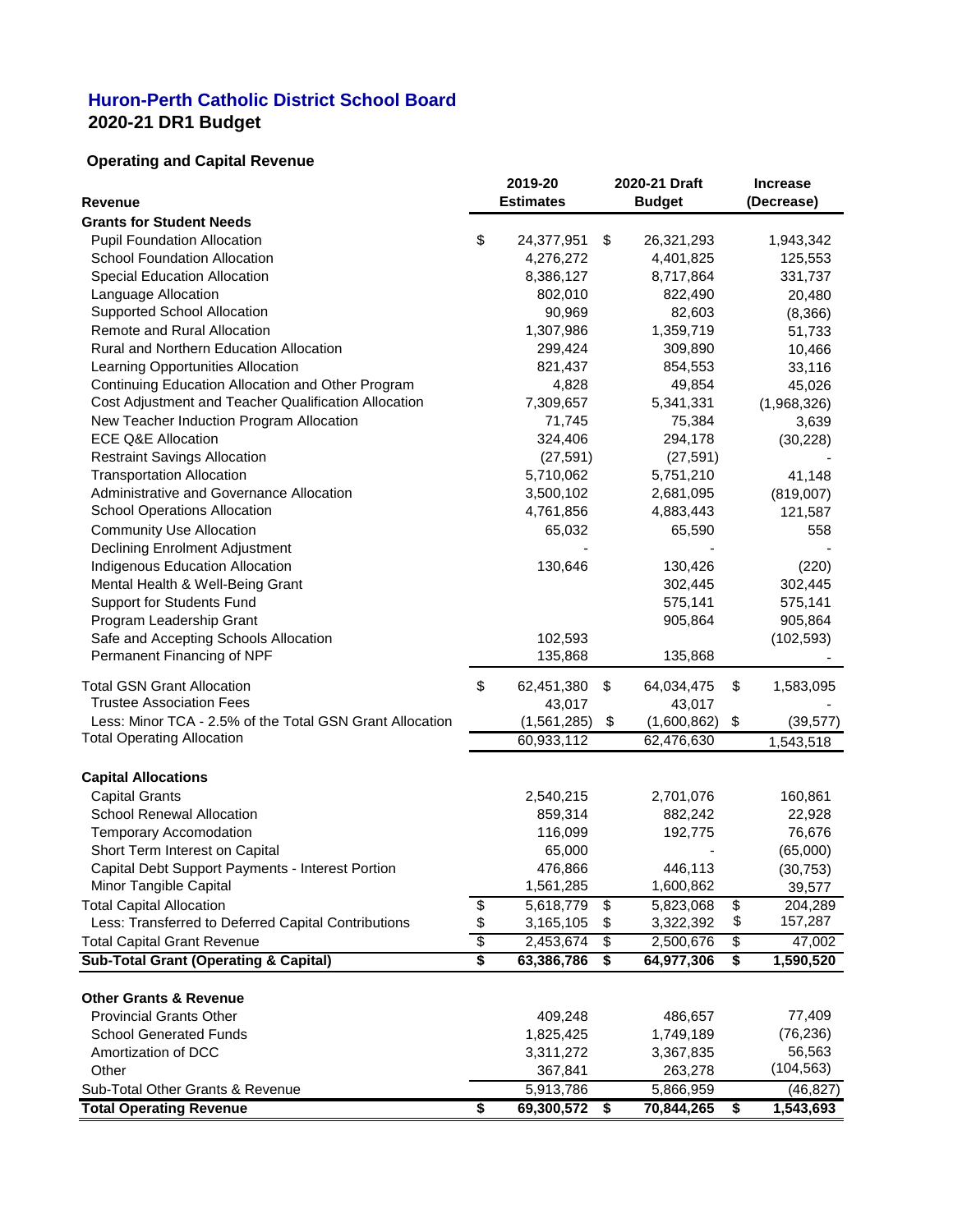## **Huron-Perth Catholic District School Board 2020-21 DR1 Budget**

#### **Detail of 2020-21 Expenditures**

|                                                 | 2019-20<br><b>Estimates</b> |              | 2020-21 Draft<br><b>Budget</b> |              | <b>Increase</b><br>(Decrease) |
|-------------------------------------------------|-----------------------------|--------------|--------------------------------|--------------|-------------------------------|
| Instruction                                     |                             |              |                                |              |                               |
| <b>Classroom Teachers</b>                       | \$                          | 29,552,515   | \$                             | 30,399,010   | \$<br>846,495                 |
| <b>Supply Staff</b>                             |                             | 1,462,954    |                                | 1,494,696    | 31,742                        |
| <b>Teacher Assistants</b>                       |                             | 4,479,611    |                                | 4,431,821    | (47, 790)                     |
| <b>Early Childhood Educator</b>                 |                             | 1,266,666    |                                | 1,263,537    | (3, 129)                      |
| <b>Textbooks and Supplies</b>                   |                             | 709,054      |                                | 920,140      | 211,086                       |
| Computers                                       |                             | 703,096      |                                | 516,872      | (186, 224)                    |
| Professionals Paraprofessionals and Technicians |                             | 1,700,745    |                                | 1,910,375    | 209,630                       |
| <b>Library and Guidance</b>                     |                             | 1,415,646    |                                | 1,378,255    | (37, 391)                     |
| Staff Develop.                                  |                             | 850,128      |                                | 1,043,043    | 192,915                       |
| <b>Department Heads</b>                         |                             | 106,105      |                                | 108,162      | 2,057                         |
| Principals and VPs                              |                             | 2,948,738    |                                | 2,997,829    | 49,091                        |
| <b>School Office</b>                            |                             | 1,599,381    |                                | 1,509,964    | (89, 417)                     |
| <b>Coordinators and Consultants</b>             |                             | 2,367,223    |                                | 2,477,071    | 109,848                       |
| Instruction - Amortization                      |                             | 295,281      |                                | 140,120      | (155, 161)                    |
| <b>Total Instruction Expenses</b>               | \$                          | 49,457,143   | \$                             | 50,590,895   | \$<br>1,133,752               |
| Administration                                  |                             |              |                                |              |                               |
| <b>Trustees</b>                                 | \$                          | 104,049      | \$                             | 104,598      | \$<br>549                     |
| Directors and Supervisory Officers              |                             | 449,987.00   |                                | 454,425      | 4,438                         |
| <b>Board Administration</b>                     |                             | 2,053,688.00 |                                | 2,196,954    | 143,266                       |
| Admin - Amortization                            |                             | 98,412.00    |                                | 94,134       | (4,278)                       |
| <b>Total Administration Expenses</b>            | \$                          | 2,706,136    | \$                             | 2,850,111    | \$<br>143,975                 |
| Transportation                                  |                             |              |                                |              |                               |
| <b>Pupil Transportation</b>                     | \$                          | 5,706,062    | \$                             | 5,751,208    | \$<br>45,146                  |
| <b>Pupil Accomodation</b>                       |                             |              |                                |              |                               |
| <b>School Operations and Maintenance</b>        | \$                          | 5,797,486    | \$                             | 5,876,176    | \$<br>78,690                  |
| <b>School Renewal Expense</b>                   |                             | 299,424.00   |                                | 300,926      | 1,502                         |
| <b>Other Pupil Accommodation</b>                |                             | 475,962.00   |                                | 444,363      | (31, 599)                     |
| Pupil Accommodation - Amortization              |                             | 2,987,934.00 |                                | 3,236,397    | 248,463                       |
| <b>Total Pupil Accomodation Expenses</b>        | \$                          | 9,560,806    | \$                             | 9,857,862 \$ | 297,056                       |
| Other                                           |                             |              |                                |              |                               |
| <b>School Generated Funds</b>                   | \$                          | 1,825,425    | \$                             | 1,749,189    | \$<br>(76, 236)               |
| <b>Other Non-Operating Expenses</b>             |                             | 45,000       |                                | 395,000      | 350,000                       |
| <b>Total Other Expenses</b>                     | \$                          | 1,870,425    | \$                             | 2,144,189    | \$<br>273,764                 |
| <b>Total Expenditures</b>                       |                             | 69,300,572   |                                | 71,194,265   | 1,893,693                     |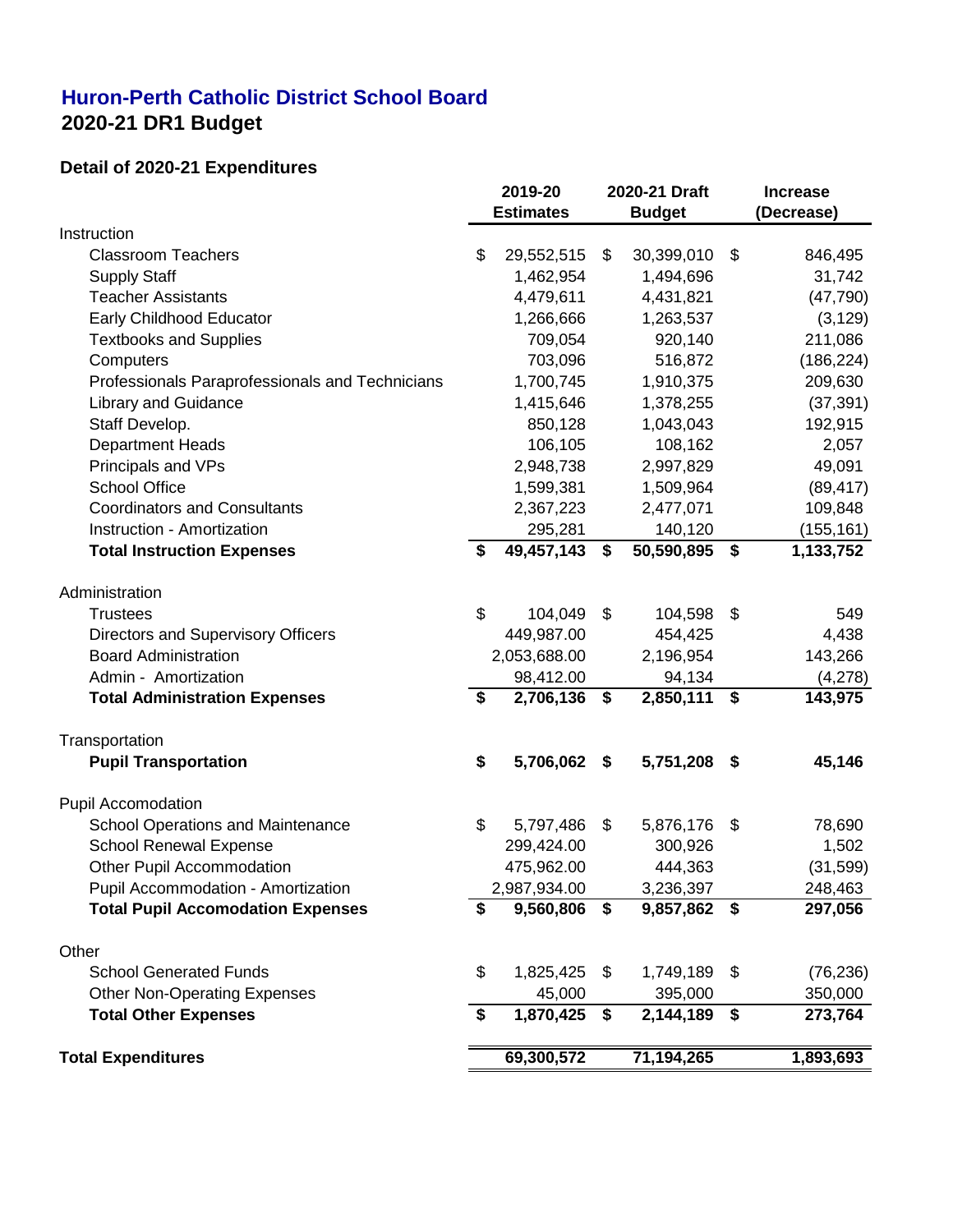## Huron-Perth Catholic District School Board 2020-21 Budget Expenditures - \$71.19M

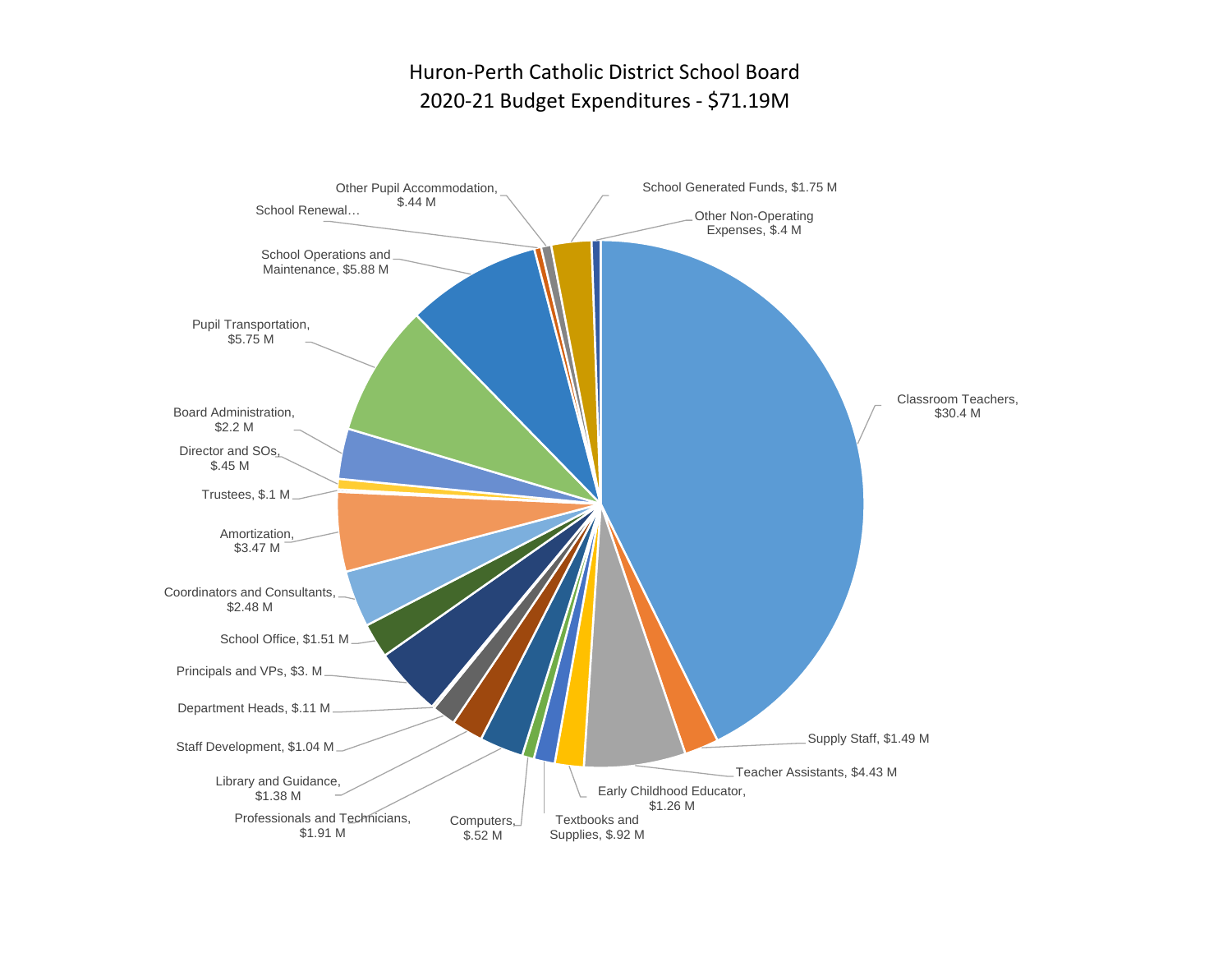#### **HURON-PERTH CATHOLIC DISTRICT SCHOOL BOARD 2020-21 Budget - Enrolment Projections**

#### **Summary of Enrolment**

| <b>ADE</b>                   | <b>2019-20 Revised</b> | 2020-21 Budget | Change (19-20 RevEst to 2021 Budget) |               |
|------------------------------|------------------------|----------------|--------------------------------------|---------------|
|                              | <b>Estimates</b>       | <b>DRAFT</b>   | #                                    | $\frac{0}{0}$ |
| <b>Elementary</b>            |                        |                |                                      |               |
| $JK -3$                      | 1,664.5                | 1,662.0        | (2.5)                                | $-0.15%$      |
| $4 - 8$                      | 1,641.0                | 1,654.0        | 13.0                                 | 0.79%         |
| <b>Other Pupils</b>          | 0.5                    | 0.0            | (0.5)                                | 0.00%         |
| <b>Total Elementary</b>      | 3,306.0                | 3,316.0        | 10.0                                 |               |
| Secondary <21                |                        |                |                                      |               |
| Pupils of the Board          | 1,307.1                | 1,369.5        | 62.4                                 | 4.77%         |
| <b>Other Pupils</b>          | 6.5                    | 0.0            | (6.5)                                | 0.00%         |
| <b>Total Secondary</b>       | 1,313.6                | 1,369.5        | 55.9                                 | 4.26%         |
| <b>Total</b>                 | 4,619.6                | 4,685.5        | 65.9                                 | 1.43%         |
| <b>Secondary High Credit</b> | 5.0                    | 14.0           | 9.0                                  |               |



| <b>ENROLMENT BY SITE</b> | 2019/20 Est | 2019-20 Revised 2020-21 Budget |              | <b>In-Year Change</b> |               |
|--------------------------|-------------|--------------------------------|--------------|-----------------------|---------------|
| <b>Location</b>          | <b>OTG</b>  | <b>Estimates ADE</b>           | <b>DRAFT</b> | #                     | $\frac{9}{6}$ |
| Holy Name of Mary        | 260         | 200.0                          | 208.0        | 8.0                   | 4.00%         |
| Jeanne Sauve             | 366         | 347.0                          | 340.0        | $-7.0$                | $-2.02%$      |
| Our Lady of Mt. Carmel   | 176         | 127.0                          | 128.0        | 1.0                   | 0.79%         |
| <b>Precious Blood</b>    | 248         | 243.0                          | 236.0        | $-7.0$                | $-2.88%$      |
| Sacred Heart             | 225         | 187.0                          | 192.0        | 5.0                   | 2.67%         |
| St. Aloysius             | 225         | 223.0                          | 226.0        | 3.0                   | 1.35%         |
| St. Ambrose              | 295         | 185.0                          | 183.0        | $-2.0$                | $-1.08%$      |
| St. Boniface             | 202         | 212.0                          | 214.0        | 2.0                   | 0.94%         |
| St. Columban             | 161         | 145.0                          | 163.0        | 18.0                  | 12.41%        |
| St. James                | 225         | 173.0                          | 186.0        | 13.0                  | 7.51%         |
| St. Joseph, Clinton      | 225         | 247.0                          | 235.0        | $-12.0$               | $-4.86%$      |
| St. Joseph, Stratford    | 176         | 150.0                          | 145.0        | $-5.0$                | $-3.33%$      |
| St. Mary, Goderich       | 331         | 324.0                          | 316.0        | $-8.0$                | $-2.47%$      |
| St. Mary, Listowel       | 225         | 299.5                          | 310.0        | 10.5                  | 3.51%         |
| St. Patrick, Dublin      | 130         | 116.0                          | 109.0        | $-7.0$                | $-6.03%$      |
| St. Patrick, Kinkora     | 165         | 127.0                          | 125.0        | $-2.0$                | $-1.57%$      |
| Other                    |             | 0.5                            | 0.0          | $-0.5$                | $-100.00\%$   |
| <b>TOTAL ELEMENTARY</b>  | 3635        | 3306.0                         | 3316.0       | 10.0                  | 0.30%         |
| St. Anne's               | 588         | 547.4                          | 585.5        | 38.1                  | 6.96%         |
| St. Michael              | 957         | 759.8                          | 784.0        | 24.3                  | 3.19%         |
| Other                    |             | 6.5                            | 0.0          | $-6.5$                |               |
| <b>TOTAL SECONDARY</b>   | 1545        | 1313.6                         | 1369.5       | 55.9                  | 4.25%         |
| <b>TOTAL PANEL</b>       | 5180        | 4619.6                         | 4685.5       | 65.9                  | 1.43%         |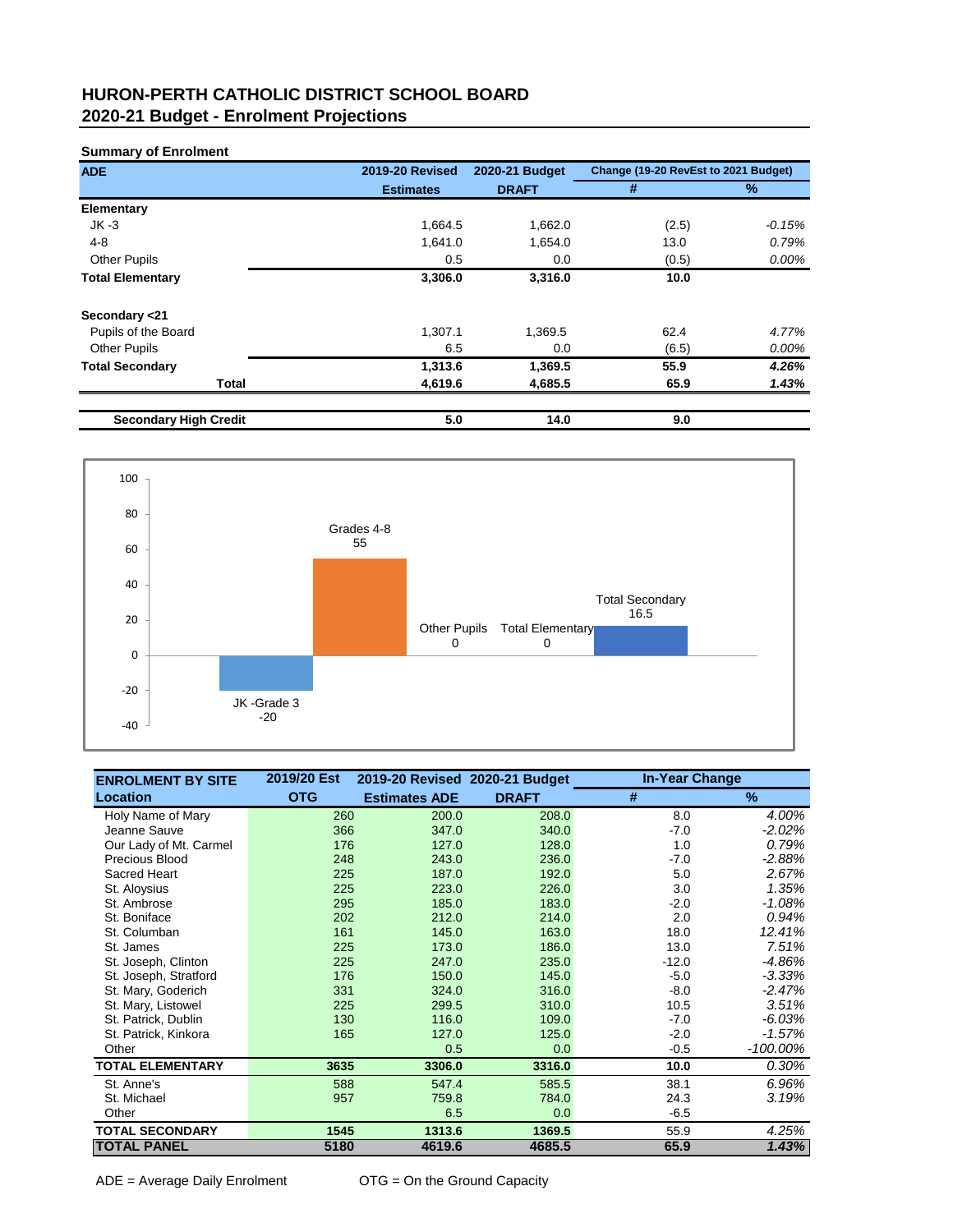#### HURON-PERTH CATHOLIC DISTRICT SCHOOL BOARD 2020-21 Budget Estimates Staffing Summary by Full-Time Equivalent

|                                                              | 2019/2020<br><b>Buget</b><br><b>Revised Estimates</b> |              | 2020/2021<br><b>Budget</b><br><b>Estimates</b> | Increase/(Decrease) From<br>2019/2020 Budget<br><b>Estimates</b> |              |
|--------------------------------------------------------------|-------------------------------------------------------|--------------|------------------------------------------------|------------------------------------------------------------------|--------------|
|                                                              | <b>AVG FTE</b>                                        |              | <b>FTE</b>                                     | <b>FTE</b>                                                       | %            |
| <b>CLASSROOM TEACHING</b>                                    |                                                       |              |                                                |                                                                  |              |
| <b>Elementary Teachers</b>                                   |                                                       | 197.5        | 199.7                                          | 2.2                                                              | 1.1%         |
| Secondary Teachers<br>Sub-Total                              | 289.0                                                 | 91.5         | 96.0<br>295.7                                  | 4.5                                                              | 4.9%         |
| <b>NON-TEACHING</b><br>Elementary Principals/Vice-Principals |                                                       | 16.0         | 16.0                                           | 0.0                                                              | 0.0%         |
| Secondary Principals/Vice-Principals                         |                                                       | 5.0          | 5.0                                            | 0.0                                                              | $0.0\%$      |
| <b>Classroom ParaProfessional</b>                            |                                                       | 8.0          | 11.0                                           | 3.0                                                              | 37.5%        |
| Co-ordinators - Teachers                                     |                                                       | 7.5          | 7.0                                            | (0.5)                                                            | $-6.7%$      |
| Co-ordinators - Superintendents of Education                 |                                                       | 2.0          | 2.0                                            | 0.0                                                              | $0.0\%$      |
| Co-ordinators - Mental Health Lead<br>Chaplains              |                                                       | 1.0<br>2.0   | 1.0<br>2.0                                     | 0.0<br>0.0                                                       | 0.0%<br>0.0% |
| <b>Elementary Monitors</b>                                   |                                                       | 8.0          | 8.0                                            | 0.0                                                              | 0.0%         |
| <b>Secondary Monitors</b>                                    |                                                       | 4.3          | 4.3                                            | 0.0                                                              | 0.0%         |
| <b>Elementary Secretaries</b>                                |                                                       | 16.0         | 16.0                                           | 0.0                                                              | 0.0%         |
| <b>Secondary Secretaries</b>                                 |                                                       | 7.8          | 7.8                                            | $0.0\,$                                                          | 0.0%         |
| <b>Elementary Educational Assistants</b>                     |                                                       | 57.0<br>31.0 | 57.3<br>32.7                                   | 0.3<br>1.7                                                       | 0.5%<br>5.5% |
| Secondary Educational Assistants<br>Library Technicans       |                                                       | 7.9          | 7.9                                            | 0.0                                                              | $0.0\%$      |
| Designated Early Childhood Educators                         |                                                       | 23.0         | 23.0                                           | 0.0                                                              | $0.0\%$      |
| Sub-Total                                                    | 196.5                                                 |              | 201.0                                          |                                                                  |              |
| <b>NON-CLASSROOM</b>                                         |                                                       |              |                                                |                                                                  |              |
| <b>Board Office</b>                                          |                                                       | 27.0         | 27.0                                           | 0.0                                                              | 0.0%         |
| <b>Elementary Custodians</b>                                 |                                                       | 23.7         | 23.8                                           | 0.1                                                              | 0.4%         |
| Secondary Custodians                                         |                                                       | 14.0         | 14.0                                           | 0.0                                                              | 0.0%         |
| Sub-Total                                                    | 64.7                                                  |              | 64.8                                           |                                                                  |              |
| <b>Total Staffing</b>                                        |                                                       | 550.2        | 561.5                                          | 11.3                                                             | 2.1%         |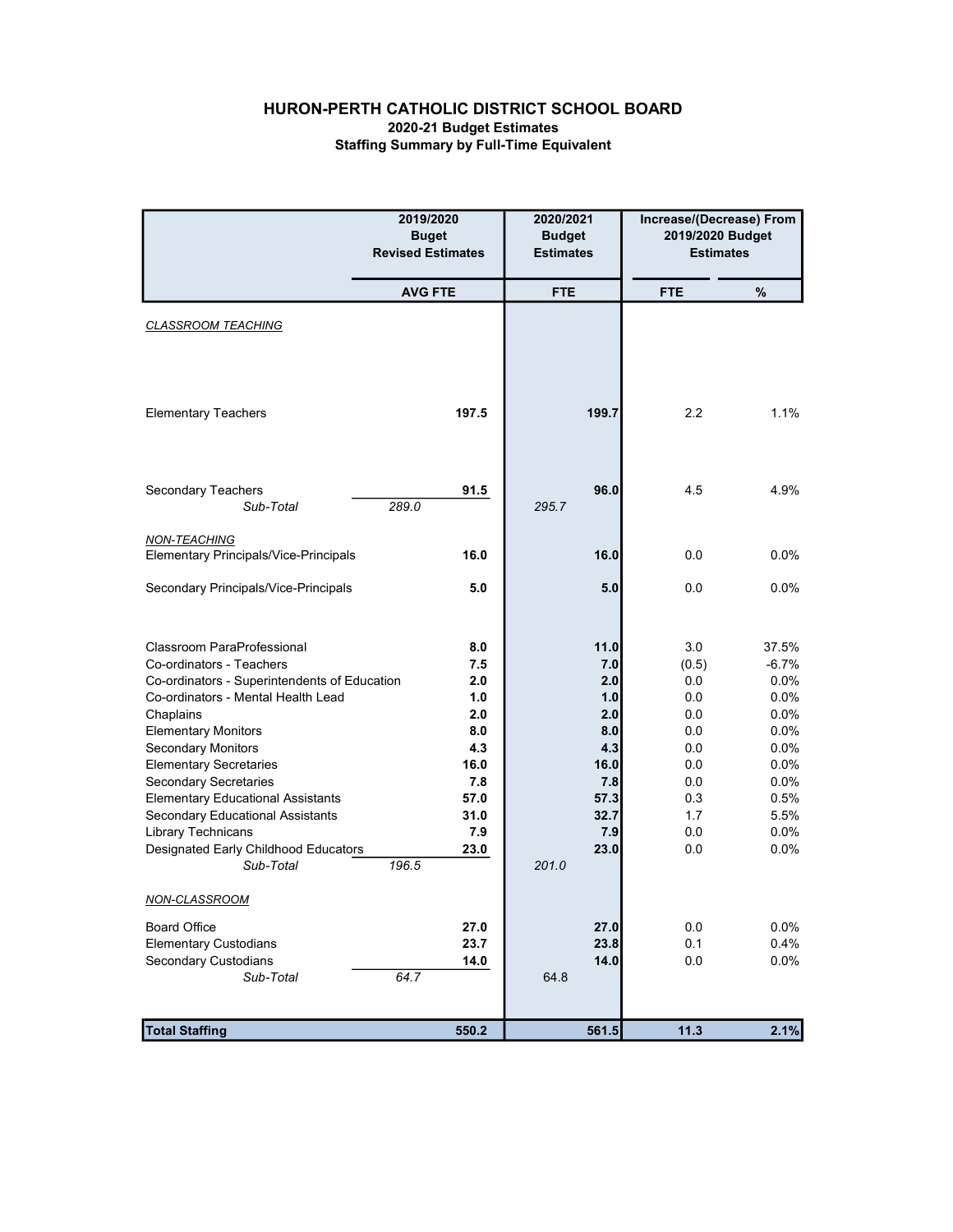#### **Huron-Perth Catholic District School Board Anticipated Capital Work 2020-21 Budget**

| Project                                   | <b>Site</b>          |    | Amount    |
|-------------------------------------------|----------------------|----|-----------|
| <b>School Condition Improvement</b>       |                      |    |           |
| Roofing and Metal Siding                  | <b>Holy Name</b>     | \$ | 500,000   |
| Fire Alarm Replacement                    | St. Ambrose          |    | 175,000   |
| Radiation Heating and Exhaust Replacement | St. James, Seaforth  |    | 400,000   |
| <b>RTU Replacement</b>                    | St. Joseph, Clinton  |    | 200,000   |
| <b>RTU and Controls Replacement</b>       | St. Mary's Listowel  |    | 250,000   |
| Roofing                                   | St. Anne             |    | 900,000   |
| Unallocated                               | <b>TBD</b>           |    | 276,076   |
| <b>Total SCI Funding</b>                  |                      | \$ | 2,701,076 |
| <b>School Renewal (Capital)</b>           |                      |    |           |
| PA System                                 | Jeanne Sauve         | \$ | 80,000    |
| <b>Heating Unit</b>                       | St. Mary's, Goderich |    | 150,000   |
| Masonry                                   | St. Michael          |    | 145,000   |
| <b>Window Replacements</b>                | St. Michael          |    | 200,000   |
| Unallocated                               | <b>TBD</b>           |    | 6,316     |
| <b>Total School Renewal, Capital</b>      |                      | \$ | 581,316   |
| <b>Minor TCA</b>                          |                      |    |           |
| Courier Van                               | <b>All Sites</b>     | S  | 40,000    |
| <b>Toatl TCA (GSN Funded)</b>             |                      | \$ | 40,000    |
|                                           |                      |    |           |
| <b>Grand Total - Capital</b>              |                      | \$ | 3,322,392 |

| <b>School Renewal (Operating)</b>                       |                       |         |
|---------------------------------------------------------|-----------------------|---------|
| <b>Masonry Repairs</b>                                  | <b>OLMC</b>           | 50,000  |
| Painting                                                | Precious Blood        | 40,000  |
| <b>Masonry Repairs</b>                                  | St. Ambrose           | 50,000  |
| <b>Window Replacements</b>                              | St. Boniface          | 20,000  |
| <b>Rekey Building</b>                                   | St. Columban          | 25,000  |
| Gym Floor Replacement                                   | St. Patrick's, Dublin | 25,000  |
| <b>Tech Lighting Upgrade</b>                            | St. Anne              | 25,000  |
| <b>Painting Exterior Doors</b>                          | St. Michael           | 40,000  |
| Unallocated                                             | TBD                   | 25,926  |
| <b>Grand Toatal - School Renewal Funding, Operating</b> |                       | 300,926 |

| <b>Grand Total - Capital and Renewal Operating</b> |  |  | 3,623,318 |
|----------------------------------------------------|--|--|-----------|
|----------------------------------------------------|--|--|-----------|